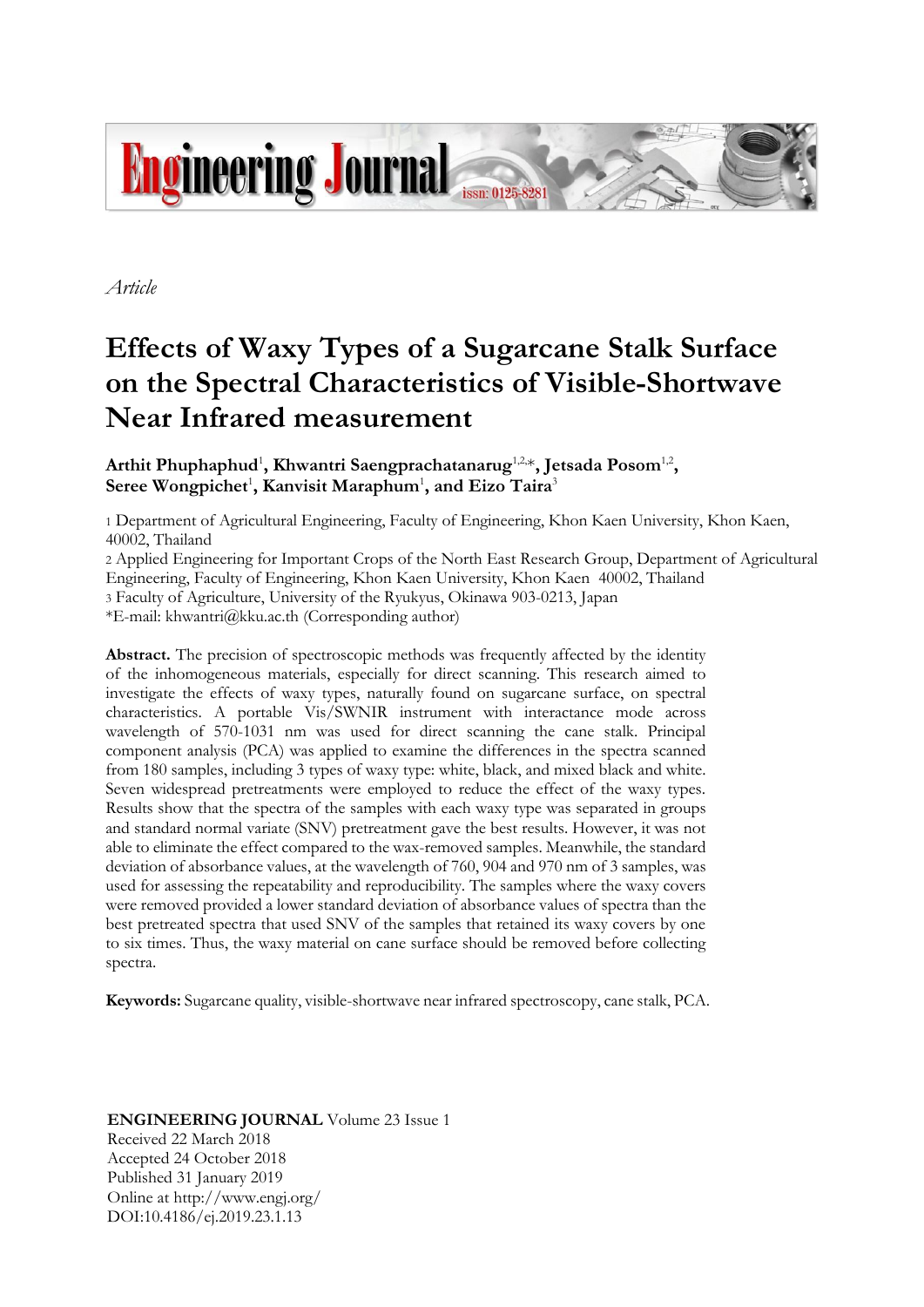#### **1. Introduction**

Sugarcane originated from New Guinea and their planting techniques were transferred to China, North Africa, Spain, and North and South America in the 7th and 8th centuries [1]. According to the World Crop and Livestock Statistics, published by the Food and Agriculture Organization (FAO), Brazil is the largest sugarcane-producing country followed by India, China and Thailand [2]. In 2016, Thailand was the second largest exporter of sugar with an export capacity of 2.3 billion dollars (World's Top Exports, 2016). At present, sugarcane is an important crop for food and fuel. Sugar is mainly utilized for its sucrose that is used as a sweetener. Bagasse, the biomass residue obtained post sucrose extraction, is utilized as fuel to provide steam for generating electricity.

In Thailand, payment determination is majorly considered according to sugarcane weight and quality. The quality is similarly defined in Australia where it is referred to as commercial cane sugar (CCS) which is derived from soluble solid content (Brix), sugar content that is measured using the property of optical activity which causes polarized light to be rotated (Pol) and the fiber content. CCS is a key parameter in estimating the quantity of sugar that can be extracted from cane stalks. Fiber content is another key parameter that is usually employed for the estimation of sugarcane bagasse. These parameters were very important in harvest management, adoption of precise agriculture techniques, and for the purpose of payment to growers. Furthermore, it provides an estimation of energy output and the obtained bagasse that can be used to provide steam in power plants and, especially, for aiding breeding programmes. However, the conventional method to measure quality requires destructing the cane stalk and is quite time-consuming. Hence, it is very difficult to perform measurements in the field or somewhere else that is not a laboratory.

There are several studies that have reported about the estimation of sugarcane quality using the application of spectroscopic methods [3, 4, 5]. This technology is a method of measuring the quality in food and a rapid analysis of the properties in any materials, such as satsuma mandarin [6], peaches [7], mango [8, 9], chilling peach [10] and longan [11].

Recent studies by Nawi et al. [12, 13, 14] developed the spectroscopic method to predict the parameters of sugarcane quality by directly scanning the sugarcane stalk utilizing a visible-shortwave near infrared (Vis/SWNIR) spectroradiometer. Furthermore, a similar study by Taira et al. [15] developed a nondestructive method for the measurement of sugar content in sugarcane stalks using a portable (Vis/SWNIR) instrument. These studies demonstrated that the spectroscopic method has the potential to evaluate the sugarcane quality in cane stalks. However, while scanning the cane surface directly, the spectra may be influenced by the various colors of the surface. Moreover, Mangesh et al. [16] revealed that the composition of crude wax was alkanes (28.83%), ester (66.26%), fatty acids (4.58%), aldehyde (0.11%), and alcohol (0.22%) which was obtained from gas chromatography-mass spectroscopy (GC-MS). These complements produced prominent peaks during the Fourier transform-infrared spectroscopy (FT-IR) analysis. These exposures indicate that the wax on the sugarcane surface may influence the spectra of visible-shortwave near infrared. Therefore, the accuracy of spectra acquisition should be examined to design the sample preparation before modeling, such as by using the repeatability and reproducibility values [17] or principal component analysis [18]. The PCA is a statistical procedure that uses an orthogonal transformation to convert a set of observations of possibly correlated variables into a set of values of linearly uncorrelated variables [18]. This method was widely used to identify the cultivars of fruits and plants by detecting the differences among the cultivars such as European pear cultivars [19] and the peach variety [18]. Therefore, the PCA method was used to examine the effect of waxy types on the cane surface.

If this consideration can be defined through its ultimate effect, it will be tangible data for eliminating or avoiding the effect of getting low accuracy of the models. Thus, this study was focused on the spectral differences and precision test for spectral characteristics of Vis/SWNIR spectroscopy caused by the different waxy types while measuring the sugarcane quality of cane stalks.

#### **2. Materials and Methods**

#### **2.1. Sample Preparation**

Wax on the sugarcane surface consists of several compositions [16] which can display itself in multi-color. In this experiment, cane wax was classified into three groups based on its color, namely black, white, and mixed black and white. This classification was set with the assumption that the color of the wax might be the main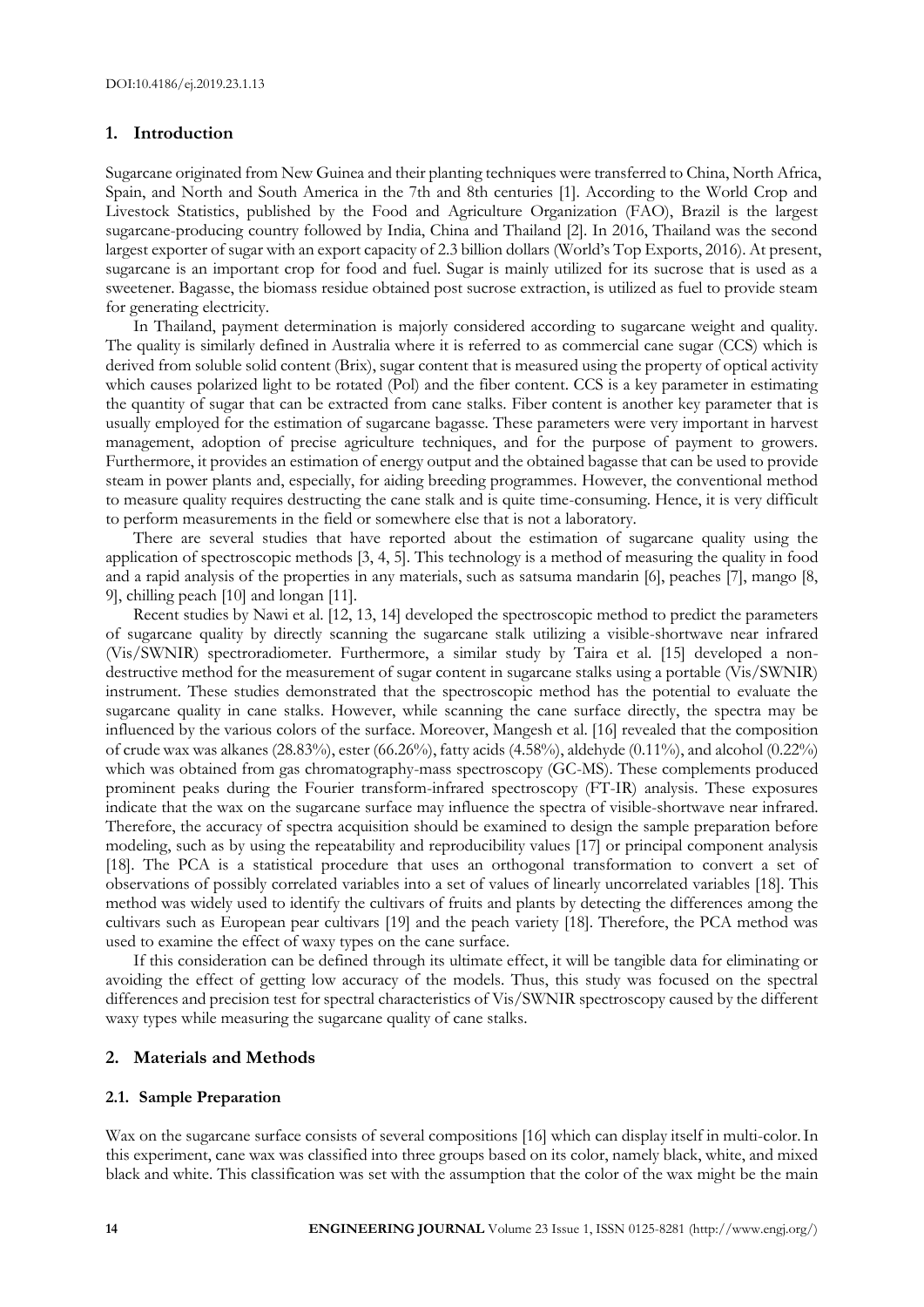factor in impacting the spectra acquisition due to the fact that visible wavebands interact with the color. Referring to the physiology of sugarcane growth, height of the stalk is increased through the expansion of the number of internodes during the maturation stage. The internodes at the lower part of the stalk (bottom section) are older than the one at the upper part. Therefore, the three sub-sections have different substances and structures. These general characteristics of sugarcane lead to the practical measurement of the cane quality in the breeding programmes, wherein the process of cane quality measurement is divided by the bottom, middle, and top sections for studying physiology in each cultivar. Thus, the protocol of the experiment included the cane samples of three sub-sections within the different varieties. The samples were obtained by cutting cane stalks 10 cm above the ground. Thereafter, all the leaf was removed. Subsequently, the cane stalk was divided into three sub-sections i.e. top, middle, and bottom, each with a length of 40 cm. Finally, the samples were taken to a laboratory and kept at room temperature of 25±2 °C for an hour prior to scanning. Each sample was scanned two times. The first scan was performed without preparing the sample (original sample). On the other hand, the second scanning was performed after removing the waxy material on the cane surface (prepared sample). The second scan used the same samples as the first scan.

In this study, the total 180 sugarcane samples were obtained from 60 stalks that were acquired from the Khon Kean Field Crops Research Center (KKFCRC) during the 2016/2017 harvest season. These were used for investigating the differences in spectra caused by the various waxy types including black (60 samples), white (60 samples), and mixed black and white (60 samples) as shown in Fig. 1(a). These samples include 6 varieties (KK3, LK92-11, TP1, TP2, UT-15 and K07-037) grown in Northeast Thailand which were 8-12 months of age.



Fig. 1. (a) Waxy types on cane surface (b) measurement position of cane sample.

#### **2.2. Spectral Acquisitions**

A portable visible-shortwave near infrared (Vis/SWNIR) spectrometer (HNK Engineering, Hokkaido, Japan) with interactance mode across wavelength of 570-1031 nm at 1 nm interval and integration time of 300 ms was applied for direct scanning on the sugarcane samples in the laboratory, at room temperature of 25 $\pm$ 2 °C. A small halogen lamp was used as a light source and fiber optic was used for signal transmission. A computer using Windows 8 (Microsoft Corporation, Redmond, Washington, 123 United States) was used for storing and processing the spectra data.

Prior to scanning, a standard black sheet (Ethylene-vinyl acetate, EVA) and teflon plate of 2 mm in thickness were scanned as reference materials. Each sample was randomly scanned across the middle part, above a growing point of approximately 20 mm, as the first position. Afterward, the next three scanning positions were performed at 90º, 180º, and 270º, respectively, from the first position until the sample was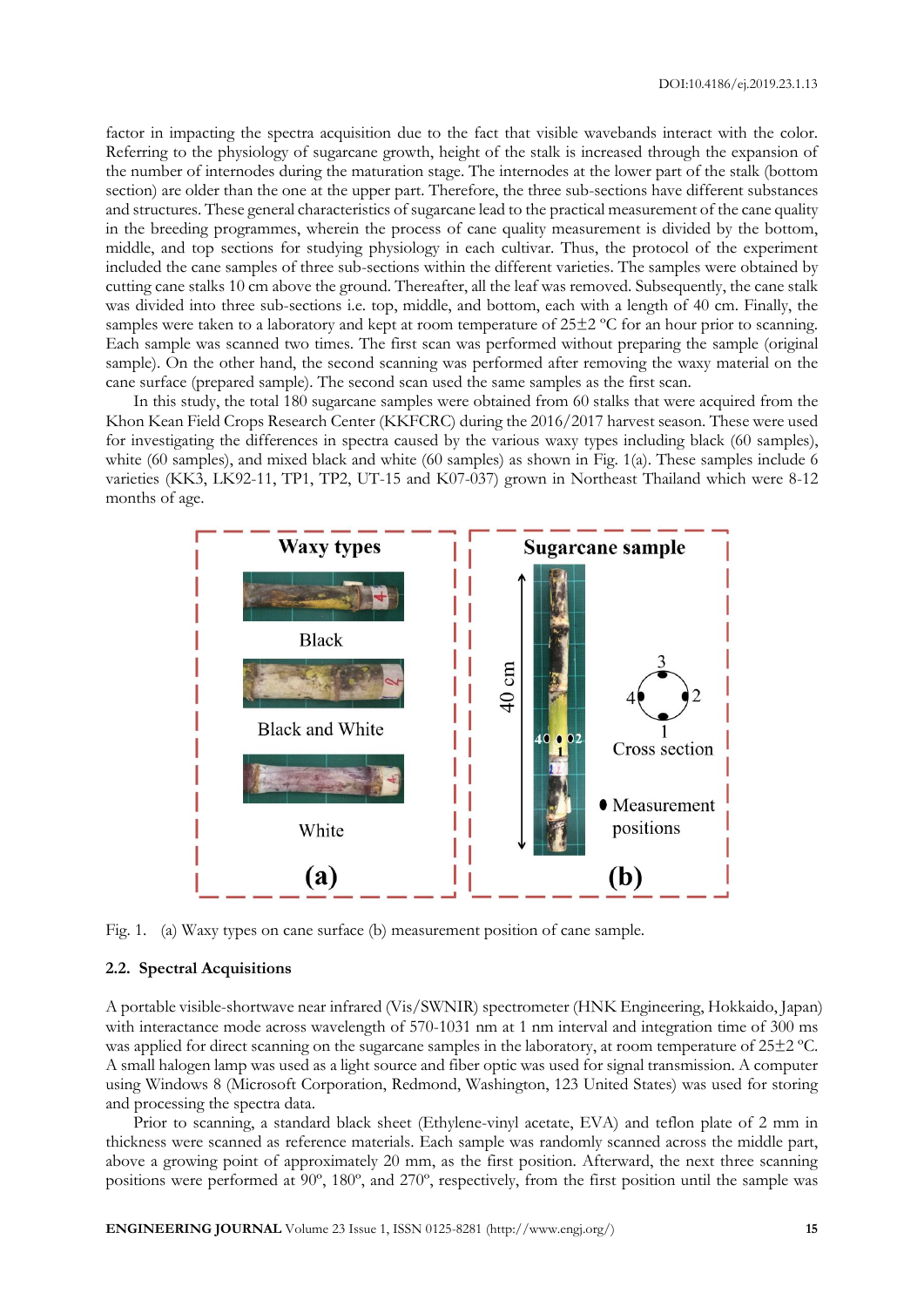scanned all around [15] as shown in Fig. 1(b). Finally, the spectrum of each sample was computed by averaging four successive scans.

#### **2.3. Principal Component Analysis and Spectral Data Pretreatment**

PCA was applied to examine the prominent differences between waxy types on the cane surface. The PC scores of the samples were calculated by the PCA method using the MATLAB program (MathWorks version 2017, Massachusetts, USA), then plotted between PC1 and PC2 to check the patterns in the samples. If the plot of the PC scores represents the patterns in the samples and are categorized into groups, it may conclude that the waxy types affect the Vis/SWNIR spectra.

Seven widespread pretreatment techniques, including baseline offset, mean centering, standard normal variate (SNV), range normalization, moving average smoothing (21 data points), first derivative (21 segments, 21 gaps), and second derivative (21 segments, 21 gaps), respectively, were employed to investigate whether a preprocessing technique can eliminate or reduce the effect of the wax on spectra scanning. Pretreatment techniques were performed using the MATLAB program (MathWorks version 2017, Massachusetts, USA).

### **2.4. Repeatability and Reproducibility**

In order to examine the effect of waxy cover on the precision of scanning, the repeatability and reproducibility of the spectral data were determined. Three sugarcane samples were randomly selected from the 180 sugarcane samples. Subsequently, they were scanned at only the first position (see in Fig. 1(b)). The reproducibility of spectral data was calculated as the standard deviation of absorbance values wherein the sample was re-loaded and re-scanned 10 separate times [17]. Meanwhile, the repeatability of spectral data was calculated as the standard deviation of absorbance values where the sample was only re-scanned 10 separate times without re-loading. The absorbance values at any wavelength, which presented the obvious peaks and major changes when the scanning conditions and sample conditions were varied, were used to calculate the repeatability and reproducibility [17].

Moreover, to check whether the algorithm of pretreatment techniques can eliminate or reduce the effect of waxy types, the repeatability and reproducibility of the Vis/SWNIR spectra that were administered the seven widespread pretreatment techniques were also calculated. The repeatability and reproducibility of the pretreated spectra were compared to the raw spectra.

### **3. Results and Discussion**

#### **3.1. Spectral Differences Caused by the Various Waxy Types**

To investigate the impact of different sugarcane varieties, the raw spectra were analyzed using PCA. The purpose was to find whether the different varieties would separate the scatter plot between PC1 and PC2. Figure 2 shows that the raw spectra were not categorized into groups, and the six varieties were scattered.

Figure 3 shows the spectra scanned from the original sample. To investigate the differences of spectra that might be affected by waxy types (black; black and white; and white), a PCA method was used to derive the first two components (PC1 and PC2) from the spectral data. Figures 4(a) and 4(b) demonstrate the scores plot of PC1 versus PC2 of different waxy types obtained from the raw spectra for the Vis/SWNIR spectra and SWNIR spectra, respectively. The whole wavelength as well as the SWNIR wavelength give the same results. The sugarcane samples were strongly categorized into three groups. These results indicated that the main variance in spectra was produced from the various waxy types. This characteristic of the spectra would result in low repeatability and reproducibility of prediction and will be a critical issue while developing a robust model [19] since all types of waxy materials can be found on one cane stalk. The spectra scanned from the same cane stalk might differ across a wide range.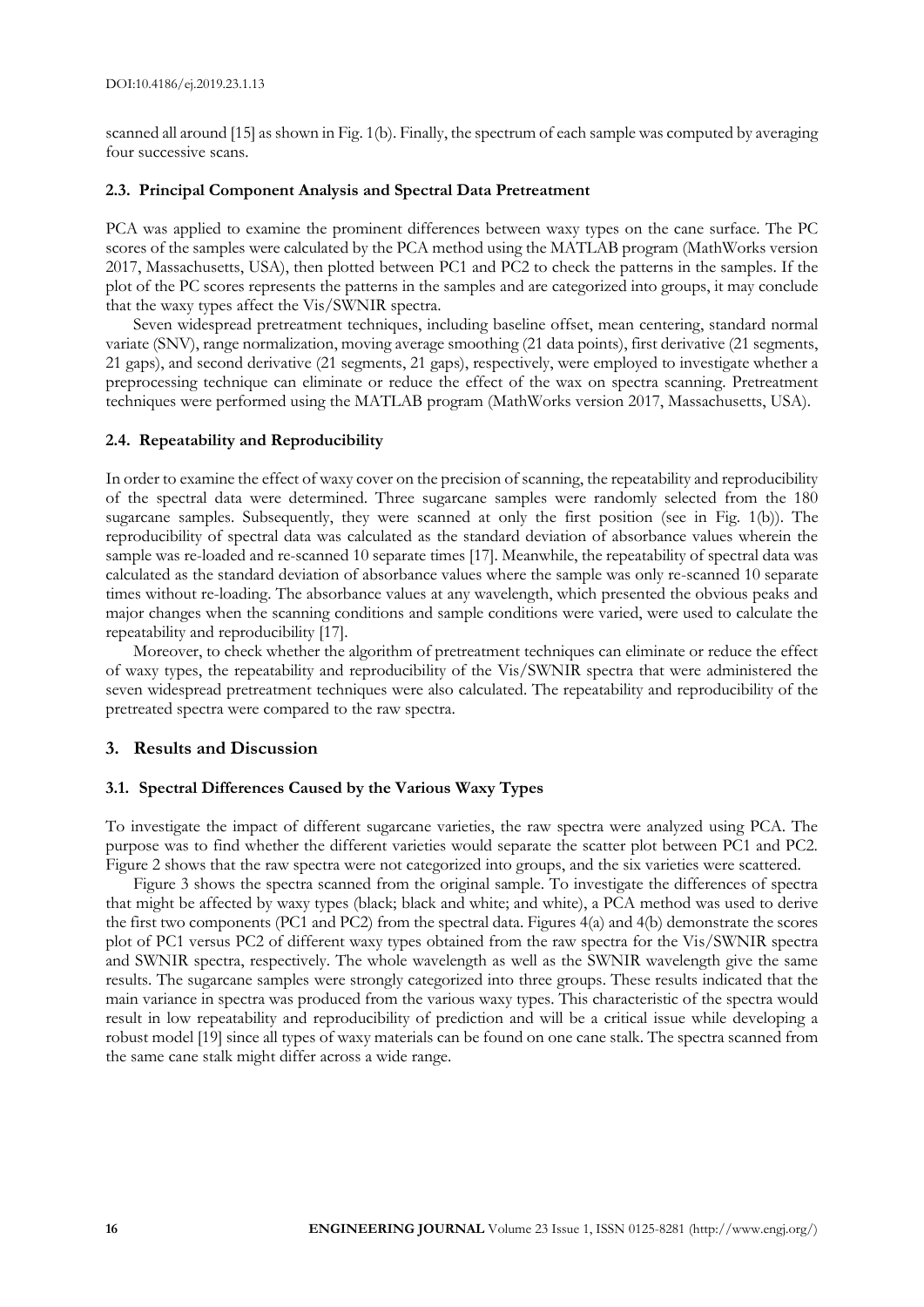

Fig. 2. Scatter plot of PC1 versus PC2 of different sugarcane varieties generated from raw spectra of Vis/SWNIR spectra using PCA.



Fig. 3. Raw Vis/SWNIR spectra of cane stalks.



Fig. 4. Scores plot of PC1 versus PC2 obtained from PCA models of different waxy types obtained from raw spectra of (a) Vis/SWNIR spectra; and (b) SWNIR spectra.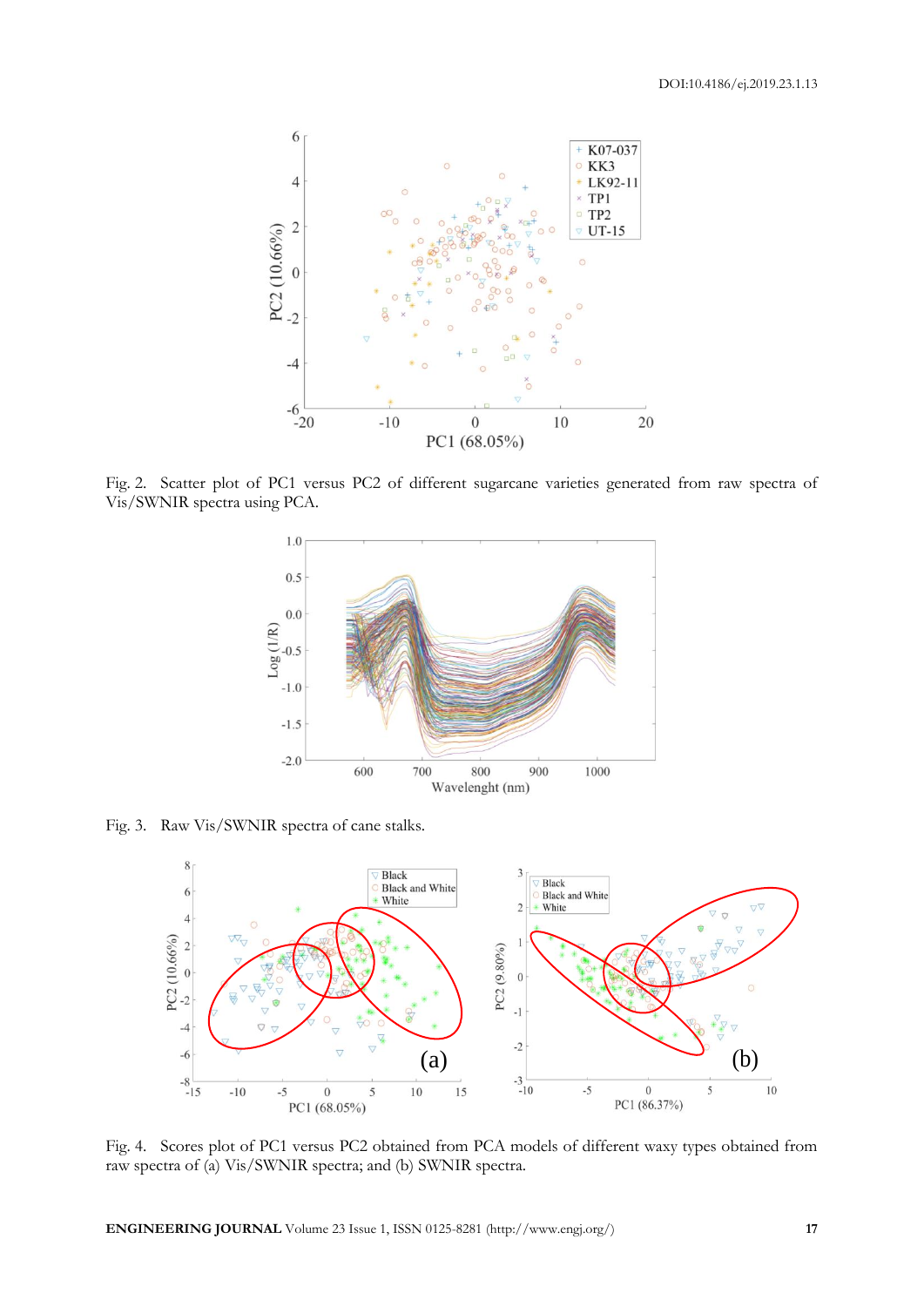Seven spectra pretreatments were applied to check the possibility of reducing the effect of waxy materials on the acquired spectrum with an aim to increase repeatability and reproducibility of prediction. Figures 5(a), (b), (c), (d), (e), (f), and (g) show the scatter plot between PC1 and PC2 of three waxy types built from the pretreated spectra of baseline offset, mean centering, standard normal variate (SNV), range normalization, moving average smoothing, first derivative and second derivative, respectively. The SNV pretreatment turned out to be the best pretreatment in reducing the effect of the covering waxy material because the scatter plot between PC1 and PC2 of three waxy types was slightly separated. It means that SNV helps to eliminate some impact of the wax that covers the cane surface.However, a separation between black and white waxy material still be found. Consequently, the necessity of preparation of the cane samples was brought into consideration. The spectra of the same cane samples were taken again after physically removing the waxy material. Figure 6 shows the scatter plot between PC1 and PC2 for the PCA model built using raw Vis/SWNIR spectra of the prepared samples. The spectra were not categorized into groups depending on their original waxy type.

#### **3.2. Repeatability and Reproducibility of Spectral Data**

Repeatability and reproducibility were conducted as a precision test for spectral characteristics. Figures 7(a) and 7(b) represented the raw Vis/SWNIR spectra (571-1031 nm) of sample 3 using re-loaded scanning with the original sample and prepared sample, respectively. The obvious peaks were at around 670, 904, 760 and 970 nm, which relate to chlorophyll [20], carbohydrates [21], 3rd overtone of the O-H stretching mode, and 2nd overtone of the O-H stretching mode [22], respectively. These wavelengths were used to calculate both repeatability and reproducibility of spectra because they were the obvious peaks and were related to the carbohydrates (fructose, glucose, and lactose) [21] and water  $(H<sub>2</sub>O)$  [22] which are the main substances in sugarcane juice. In addition, these wavelengths showed the greatest change when the scanning conditions and sample compositions were differed. As seen in Fig. 7(a), the spectra were widely offset for the original sample's spectra. Meanwhile, Fig. 7(b) had a narrow offset for the prepared sample's spectra. Therefore, the wax on the cane surface influenced the accuracy of the spectra. This illustrated that the prepared sample gave better reproducibility than the original sample because it was not influenced by the waxy cover.

Table 1 shows the repeatability and reproducibility of absorption values at wavelengths of 760, 904 and 970 nm. Repeatability and reproducibility of spectral data state the precision of the instrument. The absorbance should be the same value when the sample is scanned at the same point. A good repeatability and reproducibility of scanning should present low standard deviation and the spectral shape should be similar.

The mean of absorption and the standard deviation of the observed wavelength in the case of reproducibility of the original sample and the prepared sample were higher than repeatability. This is a typical incidence for the measurement of inhomogeneous material. The mean absorption value of both repeatability and reproducibility for the original samples were almost the same as prepared samples. However, the standard deviations of the prepared samples were less than the original sample around two to twenty times. These results indicated that the waxy materials affect the accuracy of the spectra. The standard deviation of absorbance value of the original samples was higher because the absorption value at the last scanning differs from the absorption value at the first scanning due to the loss of some part of wax material during the duplicate scanning. That is why the sample prepared by removing waxy material can decrease the standard deviation of absorbance and increased the precision of the instrument. This result is similar to the ones discussed by Nawi et al. [14].

The repeatability and reproducibility of raw spectra for original samples pretreated by SNV were less than the non-preprocessed spectra (Table 2). But repeatability and reproducibility of the prepared samples were also less than the SNV spectra by one to six times. Therefore, this demonstrated that the prepared sample also gave better repeatability and reproducibility than the pretreated spectra of the original samples.

These will stand as critical issues for model development. Therefore, to avoid the differences among the waxy types and getting poor repeatability and reproducibility, the sample should be prepared by removing the waxy material on the cane surface before scanning.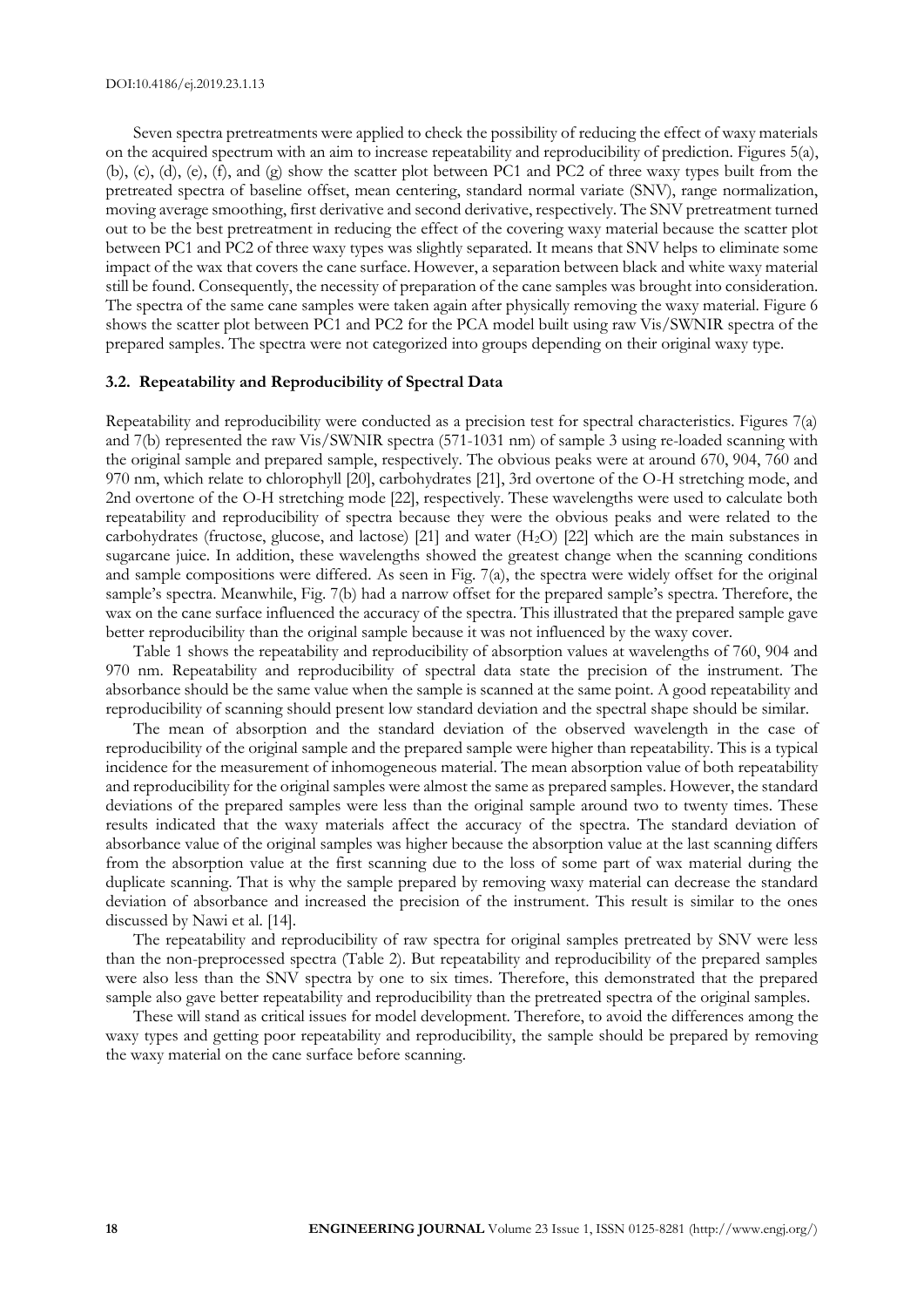

Fig. 5. Scores plot of PC1 vs PC2 built with Vis/SWNIR spectra of different waxy types from (a) baseline offset; (b) mean centering; (c) standard normal variate; (d) range normalization; (e) moving average smoothing; (f) first derivative; (g) second derivative.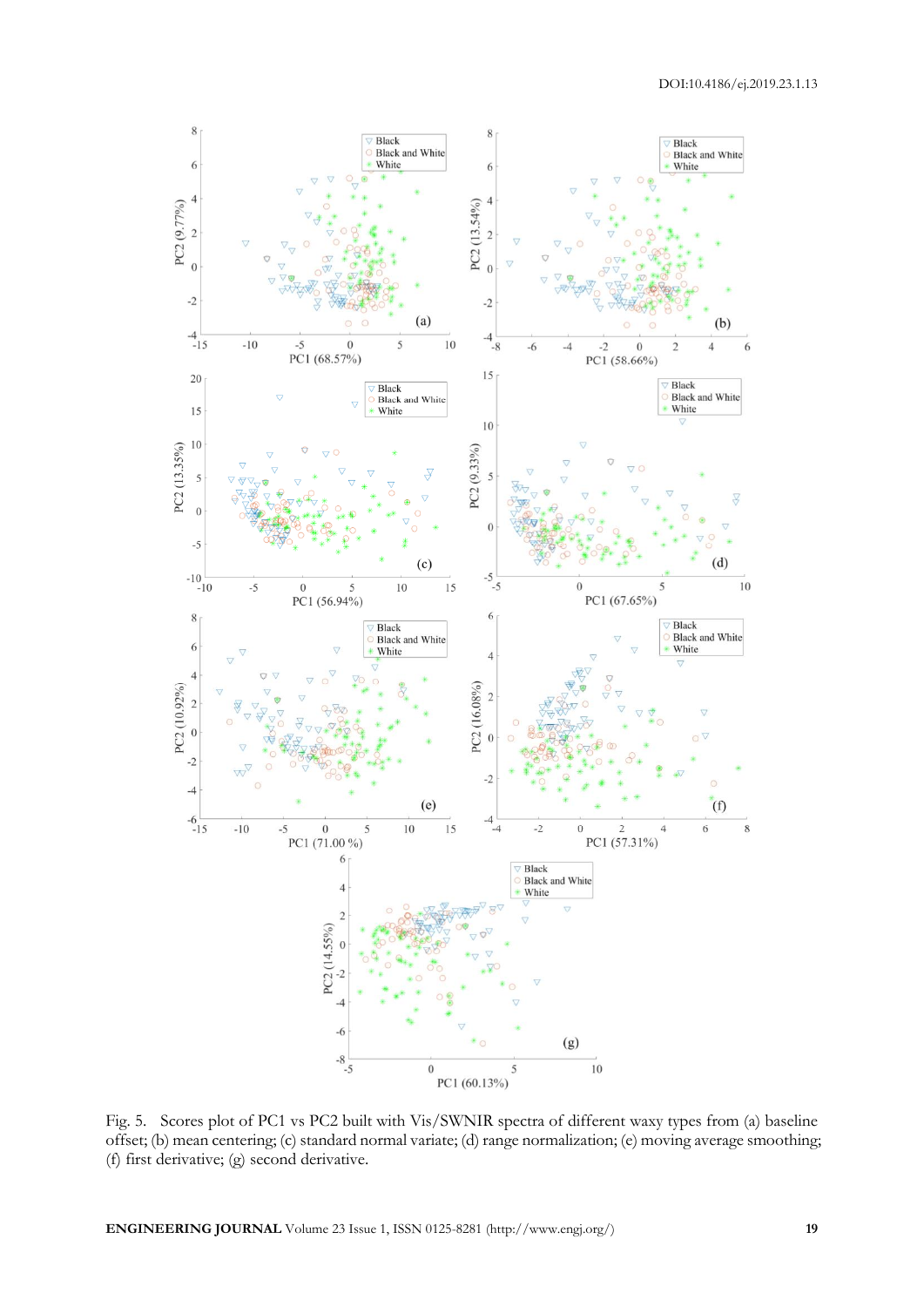

Fig. 6. Scores plot of PC1 versus PC2 for the PCA model built using raw Vis/SWNIR spectra of the prepared samples.



Fig. 7. Raw Vis/SWNIR spectra of sample 3 scanned by re-loading for (a) original sample and (b) prepared sample.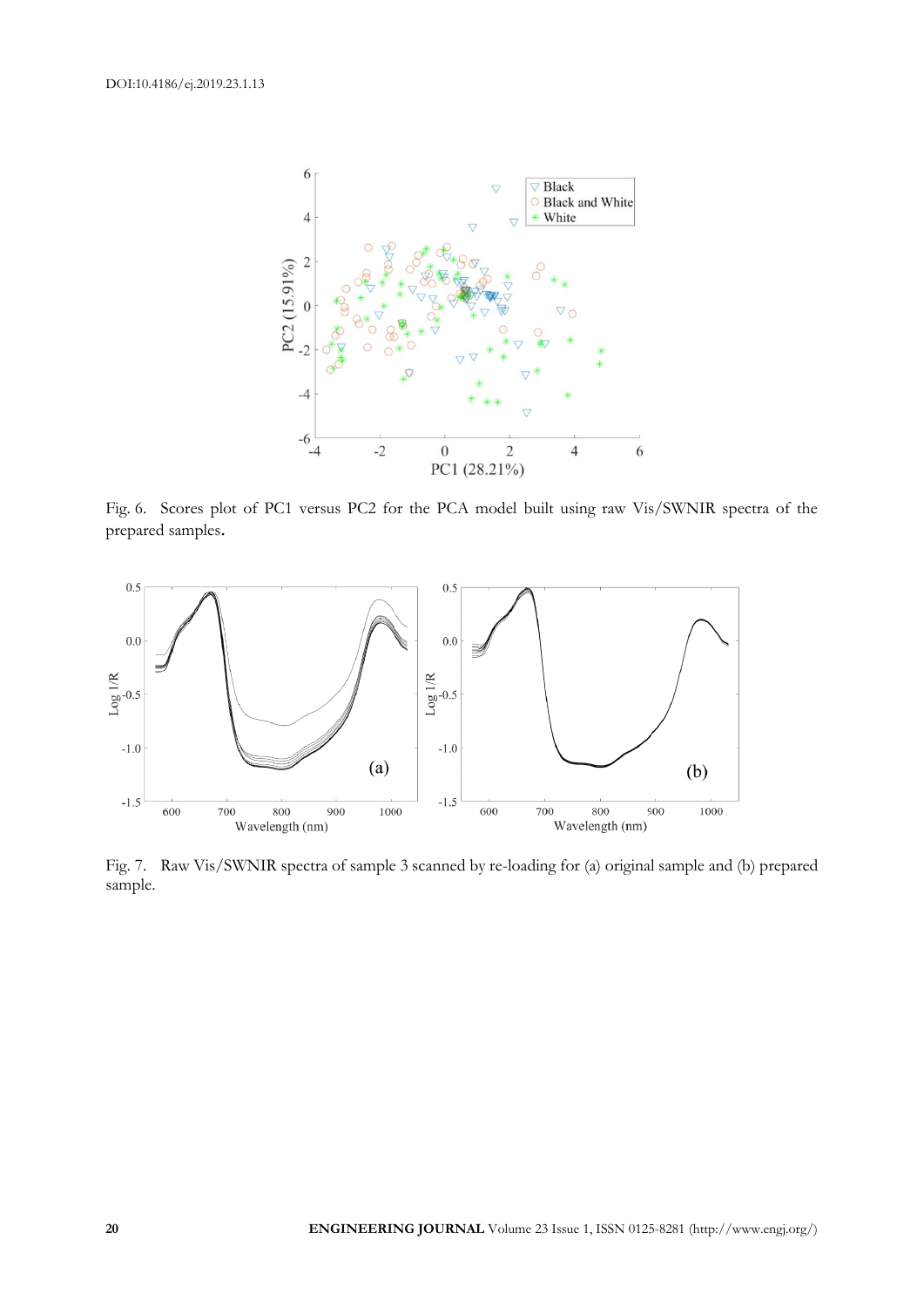|     |                     | Original sample          |                    |                          |                      | Prepared sample          |                    |                          |                      |
|-----|---------------------|--------------------------|--------------------|--------------------------|----------------------|--------------------------|--------------------|--------------------------|----------------------|
|     |                     | Repeatability            |                    | Reproducibility          |                      | Repeatability            |                    | Reproducibility          |                      |
| No. | Absorption<br>value | of<br>Mean<br>absorption | Repeat-<br>ability | Mean<br>of<br>absorption | Reprod-<br>ucibility | Mean<br>of<br>absorption | Repeat-<br>ability | Mean<br>of<br>absorption | Reprod-<br>ucibility |
| 1   | At 760 nm           | $-1.241$                 | 0.0158             | $-1.075$                 | 0.0372               | $-1.220$                 | 0.0047             | $-1.069$                 | 0.0192               |
|     | At 904 nm           | $-0.867$                 | 0.0180             | $-0.694$                 | 0.0281               | $-0.854$                 | 0.0037             | $-0.684$                 | 0.0158               |
|     | At $960 \text{ nm}$ | 0.142                    | 0.0171             | 0.336                    | 0.0228               | 0.157                    | 0.0054             | 0.355                    | 0.0096               |
|     | Average             | $-0.656$                 | 0.0170             | $-0.478$                 | 0.0294               | $-0.639$                 | 0.0046             | $-0.466$                 | 0.0149               |
| 2   | At 760 nm           | $-1.239$                 | 0.0147             | $-1.131$                 | 0.0561               | $-1.225$                 | 0.0079             | $-1.113$                 | 0.0058               |
|     | At 904 nm           | $-0.887$                 | 0.0159             | $-0.777$                 | 0.0476               | $-0.876$                 | 0.0073             | $-0.761$                 | 0.0048               |
|     | At 960 nm           | 0.124                    | 0.0131             | 0.229                    | 0.0312               | 0.145                    | 0.0082             | 0.259                    | 0.0053               |
|     | Average             | $-0.668$                 | 0.0146             | $-0.560$                 | 0.0450               | $-0.652$                 | 0.0078             | $-0.538$                 | 0.0053               |
| 3   | At $760 \text{ nm}$ | $-1.207$                 | 0.0186             | $-1.104$                 | 0.1329               | $-1.186$                 | 0.0021             | $-1.148$                 | 0.0065               |
|     | At 904 nm           | $-0.847$                 | 0.0165             | $-0.773$                 | 0.1091               | $-0.824$                 | 0.0017             | $-0.807$                 | 0.0048               |
|     | At 960 nm           | 0.136                    | 0.0142             | 0.173                    | 0.0723               | 0.171                    | 0.0036             | 0.161                    | 0.0045               |
|     | Average             | $-0.639$                 | 0.0164             | $-0.568$                 | 0.1048               | $-0.613$                 | 0.0024             | $-0.598$                 | 0.0052               |

Table 1. Repeatability and reproducibility of absorption values of cane stalks at 760, 904 and 970 nm for raw Vis/SWNIR spectra.

No.: sample numbers.

Table 2. Repeatability and reproducibility of absorption values of cane stalks at 760, 904 and 970 nm pretreated by SNV.

|                |                  | Original                 |               |                          |                 |  |
|----------------|------------------|--------------------------|---------------|--------------------------|-----------------|--|
|                |                  | Repeatability            |               | Reproducibility          |                 |  |
| No.            | Absorption value | of<br>Mean<br>absorption | Repeatability | of<br>Mean<br>absorption | Reproducibility |  |
| $\mathbf{1}$   | At $760$ nm      | $-1.153$                 | 0.0024        | $-1.158$                 | 0.0062          |  |
|                | At 904 nm        | $-0.445$                 | 0.0049        | $-0.443$                 | 0.0193          |  |
|                | At 960 nm        | 1.467                    | 0.0182        | 1.492                    | 0.0444          |  |
|                | Average          | $-0.043$                 | 0.0085        | $-0.036$                 | 0.0233          |  |
| $\overline{2}$ | At $760$ nm      | $-1.150$                 | 0.0041        | $-1.140$                 | 0.0078          |  |
|                | At 904 nm        | $-0.486$                 | 0.0098        | $-0.442$                 | 0.0170          |  |
|                | At $960$ nm      | 1.423                    | 0.0346        | 1.542                    | 0.0415          |  |
|                | Average          | $-0.071$                 | 0.0162        | $-0.013$                 | 0.0221          |  |
| 3              | At 760 nm        | $-1.180$                 | 0.0028        | $-1.190$                 | 0.0069          |  |
|                | At 904 nm        | $-0.569$                 | 0.0084        | $-0.592$                 | 0.0117          |  |
|                | At 960 nm        | 1.102                    | 0.0223        | 1.121                    | 0.0753          |  |
|                | Average          | $-0.215$                 | 0.0112        | $-0.220$                 | 0.0313          |  |

No.: sample numbers.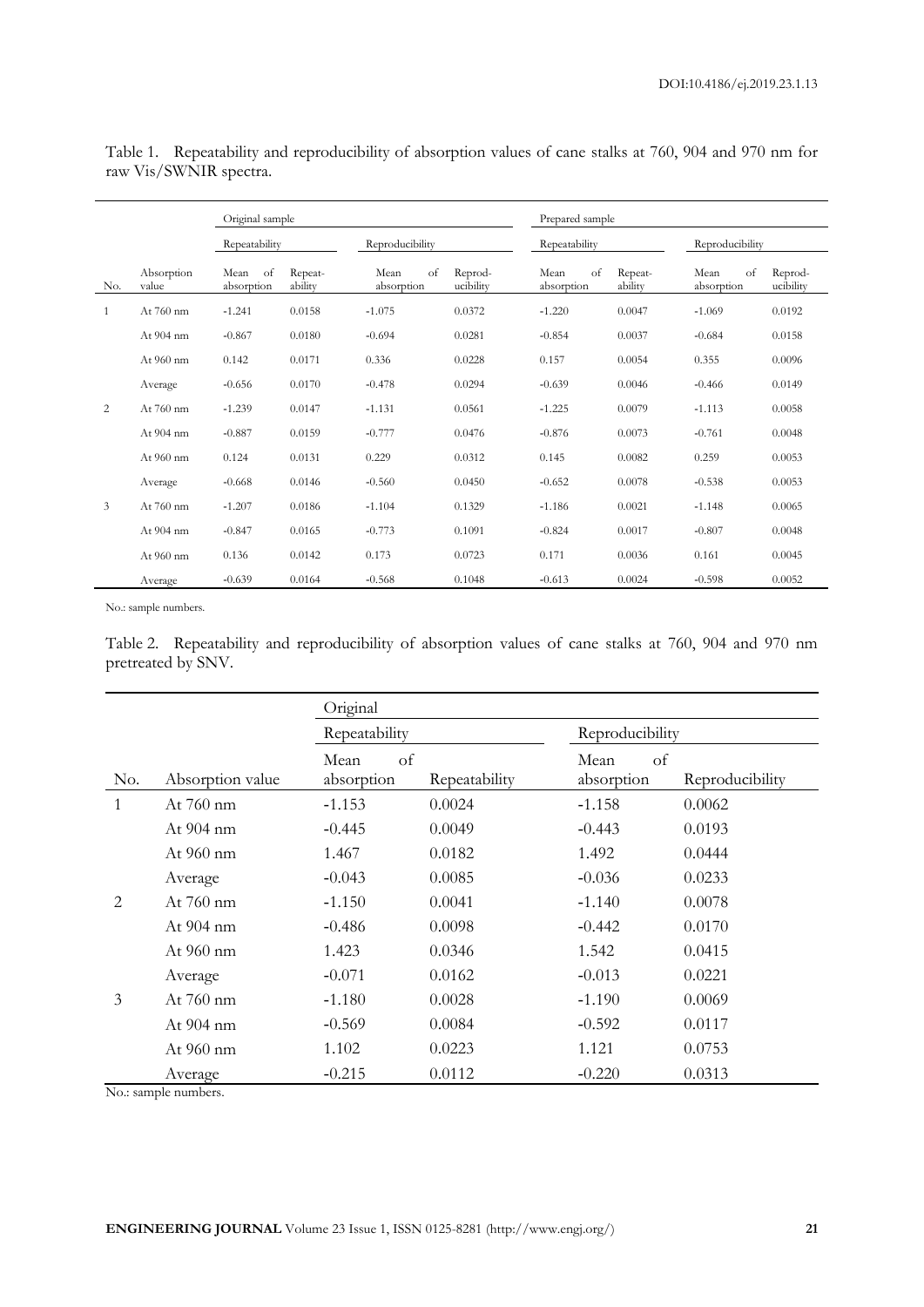## **4. Conclusion**

PCA was conducted to investigate the differences in the spectra of cane stalks caused by three types of waxy material. Referring to PCA results, the spectra of the samples were categorized into three groups depending on the waxy types. Comparing the seven spectral pretreatments, SNV pretreatment gave the best results but was not able to completely eliminate the effect. Thus, the preparation of the cane samples was performed by removing waxy material of cane surface. The spectra of wax-removed samples were not categorized in three groups.

Moreover, to assess the effects of the waxy types, repeatability and reproducibility of the spectral data was calculated. The absorbance values at the wavelength of 760, 904 and 970 nm, respectively, were used. The raw spectra of wax-removed samples provided a lower standard deviation of the absorbance values of the spectra than the best pretreated spectra using standard normal variate (SNV) of the original samples by one to six times.

This research shows that the various waxy types affected the spectral differences and spectral characteristics of the Vis/SWNIR spectra of cane stalks which cannot be eliminated by pretreatment techniques. Therefore, prior to scanning, the waxy material should be removed from the cane surface for maximum accuracy in the spectral data.

#### **Acknowledgements**

We acknowledge the Research Fund for Supporting Lecturer to Admit High Potential Student to Study and Research on His Expert Program Year 2016 and the Applied Engineering for Important Crops of the North East Research Group, Khon Kaen University. Thailand Research Fund and the office of higher education commission (MRG6180016). In addition, the authors thank the Khon Kean Field Crop Research Centre, Khon Kean, Thailand, for providing sugarcane samples and the use of their instruments.

#### **References**

- [1] S. Ma, M. Karkee, P. A. Scharf, and Q. Zhang, "Sugarcane harvester technology: A critical overview," *Appl. Eng. Agric.*, vol. 30, no. 5, pp. 727-739, Oct. 2014.
- [2] Food and Agriculture Organization of the United Nations, "Top Sugarcane Production,", FAO, United Nations, 2016.
- [3] F. Cadet and B. Offmann, "Direct spectroscopic sucrose determination of raw sugar cane juices," *J. Agric. Food Chem.*, vol. 45, no. 1, pp. 166–171, 1997.
- [4] J. Tewari, R. Mehrotra, and J. Irudayaraj, "Direct near infrared analysis of sugar cane clear juice using a fibre-optic transmittance probe," *J. Near Infrared Spectrosc.*, vol. 11, pp. 351–356, 2003.
- [5] E. Taira, M. Ueno, and Y. Kawamitsu, "Automated quality evaluation system for net and gross sugarcane samples using near infrared spectroscopy," *J. Near Infrared Spectrosc.*, vol. 18, no. 3, pp. 209– 215, Jul. 2010.
- [6] S. Kawano, T. Fujiwara, and M. Iwamoto, "Nondestructive determination of sugar content in satsuma mandarin using near infrared (NIR) transmittance," *J. Japanese Soc. Hortic. Sci.*, vol. 62, no. 2, pp. 465– 470, 1993.
- [7] S. Kawano and H. Abe, "Development of a calibration equation with temperature compensation for determining the Brix value in intact peaches," *J. Near Infrared Spectrosc.*, vol. 3, pp. 211–218, 1995.
- [8] S. Saranwong, J. Sornsrivichai, and S. Kawano, "Improvement of PLS calibration for Brix value and dry matter of mango using information from MLR calibration," *J. Near Infrared Spectrosc.*, vol. 9, no. 4, pp. 287–295, 2001.
- [9] S. Saranwong, J. Sornsrivichai, and S. Kawano, "Prediction of ripe-stage eating quality of mango fruit from its harvest quality measured nondestructively by near infrared spectroscopy," *Postharvest Biol. Technol.*, vol. 31, no. 2, pp. 137–145, 2004.
- [10] P. A. M. Nascimento, L. C. de Carvalho, L. C. C. Júnior, F. M. V. Pereira, and G. H. de A. Teixeira, "Robust PLS models for soluble solids content and firmness determination in low chilling peach using near-infrared spectroscopy (NIR)," *Postharvest Biol. Technol.*, vol. 111, pp. 345–351, 2016.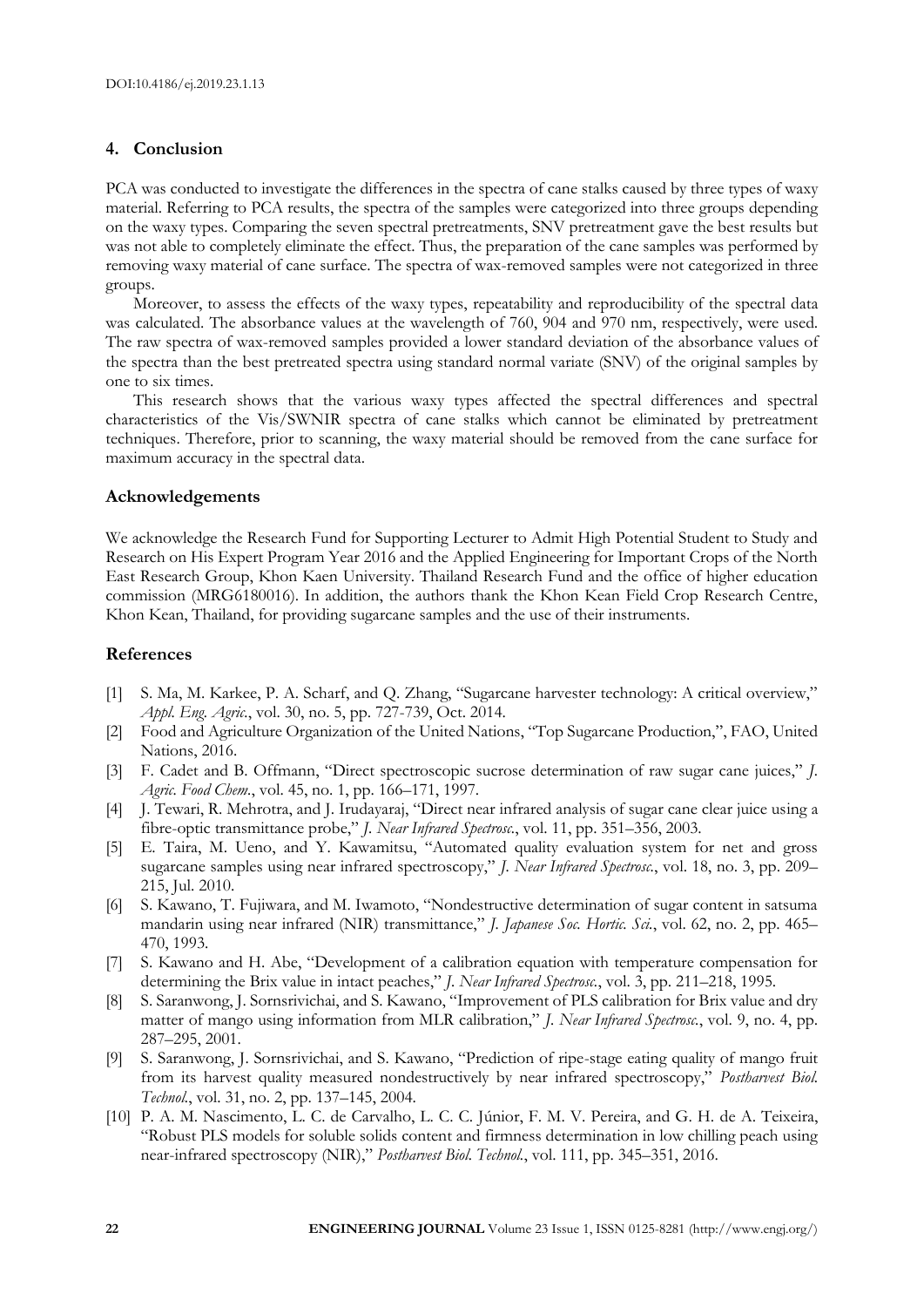- [11] T. Pholpho, S. Pathaveerat, and P. Sirisomboon, "Classification of longan fruit bruising using visible spectroscopy," *J. Food Eng.*, vol. 104, no. 1, pp. 169–172, 2011.
- [12] N. M. Nawi, T. Jensen, and G. Chen, "The application of spectroscopic methods to predict sugarcane quality based on stalk cross-sectional scanning," *J. Am. Soc. Sugar Cane Technol.*, vol. 32, no. February 2015, pp. 16–27, 2012.
- [13] N. M. Nawi, G. Chen, T. Jensen, and S. A. Mehdizadeh, "Prediction and classification of sugar content of sugarcane based on skin scanning using visible and shortwave near infrared," *Biosyst. Eng.*, vol. 115, no. 2, pp. 154–161, 2013.
- [14] N. M. Nawi, K. M. Rowshon, C. Guangnan, and J. Troy, "Prediction of sugarcane quality parameters using visible-shortwave near infrared spectroradiometer," *Agric. Agric. Sci. Procedia*, vol. 2, pp. 136–143, 2014.
- [15] E. Taira, M. Ueno, N. Furukawa, A., Tasaki, Y. Komaki, J.I. Nagai, and K. Saengprachatanarug, "Networking system employing near infrared spectroscopy for sugarcane payment in Japan," *J. Near Infrared Spectrosc.*, vol. 21, no. 6, pp. 477–483, 2013.
- [16] M. B. Inarkar and S. S. Lele, "Extraction and characterization of sugarcane peel wax," *ISRN Agron.*, vol. 2012, pp. 1–6, 2012.
- [17] J. Posom and P. Sirisomboon, "Evaluation of lower heating value and elemental composition of bamboo using near infrared spectroscopy," *J. Near Infrared Spectrosc.*, vol. 121, pp. 147–158, 2017.
- [18] W. Guo, J. Gu, D. Liu, and L. Shang, "Peach variety identification using near-infrared diffuse reflectance spectroscopy," *Comput. Electron. Agric.*, vol. 123, pp. 297–303, 2016.
- [19] J. H. Wang, J. Wang, Z. Chen, and D. Han, "Development of multi-cultivar models for predicting the soluble solid content and firmness of European pear (Pyrus communis L.) using portable vis–NIR spectroscopy," *Postharvest Biol. Technol. J.*, vol. 129, pp. 143–151, 2017.
- [20] M. Vanoli, A. Rizzolo, M. Grassi, A. Farina, A. Pifferi, L. Spinelli, and A. Torricelli, "Time-resolved reflectance spectroscopy nondestructively reveals structural changes in 'Pink Lady®' apples during storage," *Procedia Food Sci.*, vol. 1, pp. 81–89, 2011.
- [21] N. Khuriyati, T. Matsuoka, and S. Kawano, "Precise near infrared spectral acquisition of intact tomatoes in interactance mode," *J. Near Infrared Spectrosc.*, vol. 12, no. 6, pp. 391–395, 2004.
- [22] P. Williams, "A short course in the practical implementation of near-infrared spectroscopy for the user," in *Near-infrared technology-getting the best out of light edition 5.0.* Nanaimo, Canada: PDK Grain, 2007.